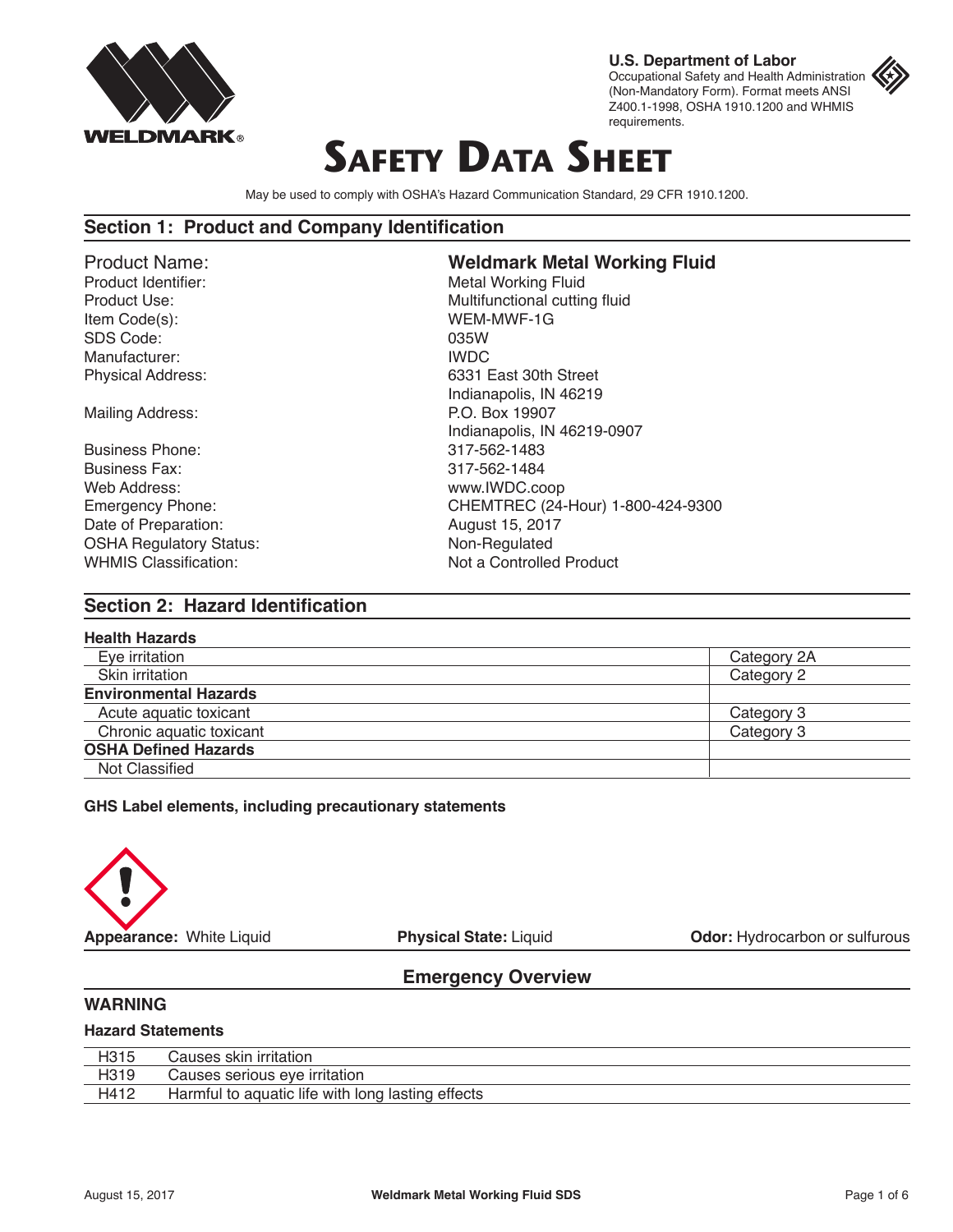#### **Precautionary Statements - Prevention**

| P <sub>264</sub> | Wash thoroughly after handling                                            |
|------------------|---------------------------------------------------------------------------|
| P273             | Avoid release to the environment                                          |
| P280             | Wear protective gloves/protective clothing/eye protection/face protection |
|                  |                                                                           |

#### **Precautionary Statements - Response**

| $P302 +$ | IF ON SKIN: Wash with plenty of soap and water                                                 |
|----------|------------------------------------------------------------------------------------------------|
| P352     |                                                                                                |
| $P305 +$ | IF IN EYES: Rinse cautiously with water for several minutes. Remove contact lenses, if present |
| $P351 +$ | and easy to do. Continue rising.                                                               |
| P338     |                                                                                                |
| $P332 +$ | IF SKIN irritation occurs: Get medical advice/attention                                        |
| P313     |                                                                                                |
| $P337 +$ | IF EYE irritation persists: Get medical advice/attention                                       |
| P313     |                                                                                                |
| P362     | Take off contaminated clothing and wash before reuse                                           |
|          |                                                                                                |

#### **Precautionary Statements - Disposal**

P501 Dispose of contents/container in accordance with local/regional/national/international regulations

#### HAZARDS NOT OTHERWISE CLASSIFIED (HNOC): None

#### **Section 3: Composition and Information on Ingredients**

| <b>CHEMICAL NAME</b>                 | CAS#                 | %                   |
|--------------------------------------|----------------------|---------------------|
| Highly refined mineral oil (C15-C50) | Mixture              | 70 - 90% wt/wt      |
| Sodium sulfonate                     | 68608-26-4           | $0.1 - 5\%$ wt/wt   |
| Diethylene glycol                    | 111-46-6             | $0.1 - 2.5\%$ wt/wt |
| Glycol ethers                        | <b>Trade Secrete</b> | $0.1 - 1.5\%$ wt/wt |
| 2,6-di-tert-butylphenol              | 128-39-2             | $0.1\% - 1\%$ wt/wt |

#### **Section 4: First Aid Measures**

EYE: Flush eyes with water immediately while holding the eyelids open. Remove contact lenses, if worn, after initial flushing, and continue flushing for at least 15 minutes. Get immediate medical attention.

SKIN: Wash skin with water immediately and remove contaminated clothing and shoes. Get medical attention if any symptoms develop. To remove the material from skin, use soap and water. Discard contaminated clothing and shoes or thoroughly clean before reuse.

INGESTION: If swallowed, get medical attention. Do not induce vomiting. Never give anything by mouth to an unconscious person.

INHALATION: No specific first aid measures are required. If exposed to excessive levels of material in the air, move the exposed person to fresh air. Get medical attention if coughing or respiratory discomfort occurs.

#### **Most important symptoms and effects, both acute and delayed**:

IMMEDIATE HEALTH EFFECTS:

EYE: Contact with the eyes causes severe irritation. Symptoms may include pain, tearing, reddening, swelling and impaired vision.

SKIN: Contact with the skin causes irritation. Skin contact may cause drying or defatting of the skin. Contact with the skin is not expected to cause an allergic skin response. Symptoms may include pain, itching, discoloration, swelling, and blistering.

INGESTION: May be irritating to mouth, throat, and stomach. Symptoms may include pain, nausea, vomiting, and diarrhea. INHALATION: Not expected to be harmful if inhaled. Contains a petroleum-based mineral oil. May cause respiratory irritation or other pulmonary effects following prolonged or repeated inhalation of oil mist at airborne levels above the recommended mineral oil mist exposure limit. Symptoms of respiratory irritation may include coughing and difficulty breathing.

DELAYED OR OTHER HEALTH EFFECTS: Not classified

INDICATION OF ANY IMMEDIATE MEDICAL ATTENTION AND SPECIAL TREATMENT NEEDED: Not Applicable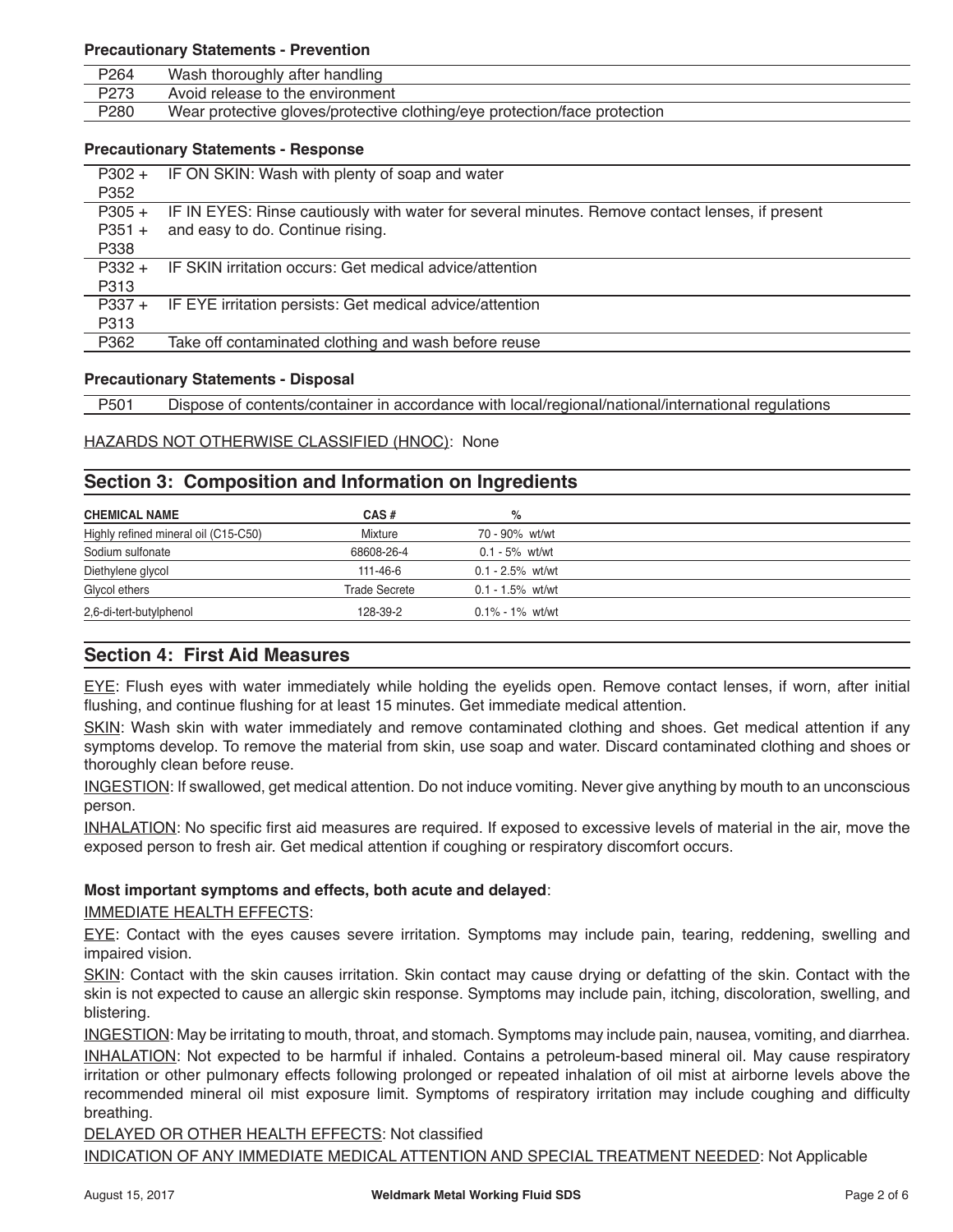# **Section 5: Fire Fighting Measures**

EXTINGUISHING MEDIA: Use water fog, foam, dry chemical or carbon dioxide (CO2) to extinguish flames.

#### **Protection of Fire Fighters**

FIRE FIGHTING INSTRUCTIONS: This material will burn although it is not easily ignited. See Section 7 for proper handling and storage. For fires involving this material, do not enter any enclosed or confined fire space without proper protective equipment, including self-contained breathing apparatus.

COMBUSTION PRODUCTS: Highly dependent on combustion conditions. A complex mixture of airborne solids, liquids, and gases including carbon monoxide, carbon dioxide, and unidentified organic compounds will be evolved when this material undergoes combustion.

#### **Section 6: Accidental Release Measures**

PROTECTIVE MEASURES: Eliminate all sources of ignition in vicinity of spilled material.

SPILL MANAGEMENT: Stop the source of the release if you can do it without risk. Contain release to prevent further contamination of soil, surface water or groundwater. Clean up spill as soon as possible, observing precautions in Exposure Controls/Personal Protection. Use appropriate techniques such as applying non-combustible absorbent materials or pumping. Where feasible and appropriate, remove contaminated soil. Place contaminated materials in disposable containers and dispose of in a manner consistent with applicable regulations.

REPORTING: Report spills to local authorities and/or the U.S. Coast Guard's National Response Center at (800)424-8802 as appropriate or required.

#### **Section 7: Handling and Storage**

GENERAL HANDLING INFORMATION: Avoid contaminating soil or releasing this material into sewage and drainage systems and bodies of water.

PRECAUTIONARY MEASURES: Do not get in eyes, on skin, or on clothing. Do not breathe oil mist at concentrations above the recommended mineral oil mist exposure limit. Do not get in eyes. Do not taste or swallow. Wash thoroughly after handling.

STATIC HAZARD: Electrostatic charge may accumulate and create a hazardous condition when handling this material. To minimize this hazard, bonding and grounding may be necessary but may not, by themselves, be sufficient. Review all operations which have the potential of generating and accumulating an electrostatic charge and/or a flammable atmosphere (including tank and container filling, splash filling, tank cleaning, sampling, gauging, switch loading, filtering, mixing, agitation, and vacuum truck operations) and use appropriate mitigating procedures.

CONTAINER WARNINGS: Container is not designed to contain pressure. Do not use pressure to empty container or it may rupture with explosive force. Empty containers retain product residue (solid, liquid, and/or vapor) and can be dangerous. Do not pressurize, cut, weld, braze, solder, drill, grind, or expose such containers to heat, flame, sparks, static electricity, or other sources of ignition. They may explode and cause injury or death. Empty containers should be completely drained, properly closed, and promptly returned to a drum reconditioner or disposed of properly.

#### **Section 8: Exposure Controls / Personal Protection**

GENERAL CONSIDERATIONS: Consider the potential hazards of this material (see Section 2), applicable exposure limits, job activities, and other substances in the work place when designing engineering controls and selecting personal protective equipment. If engineering controls or work practices are not adequate to prevent exposure to harmful levels of this material, the personal protective equipment listed below is recommended. The user should read and understand all instructions and limitations supplied with the equipment since protection is usually provided for a limited time or under certain circumstances.

ENGINEERING CONTROLS: Use in a well-ventilated area.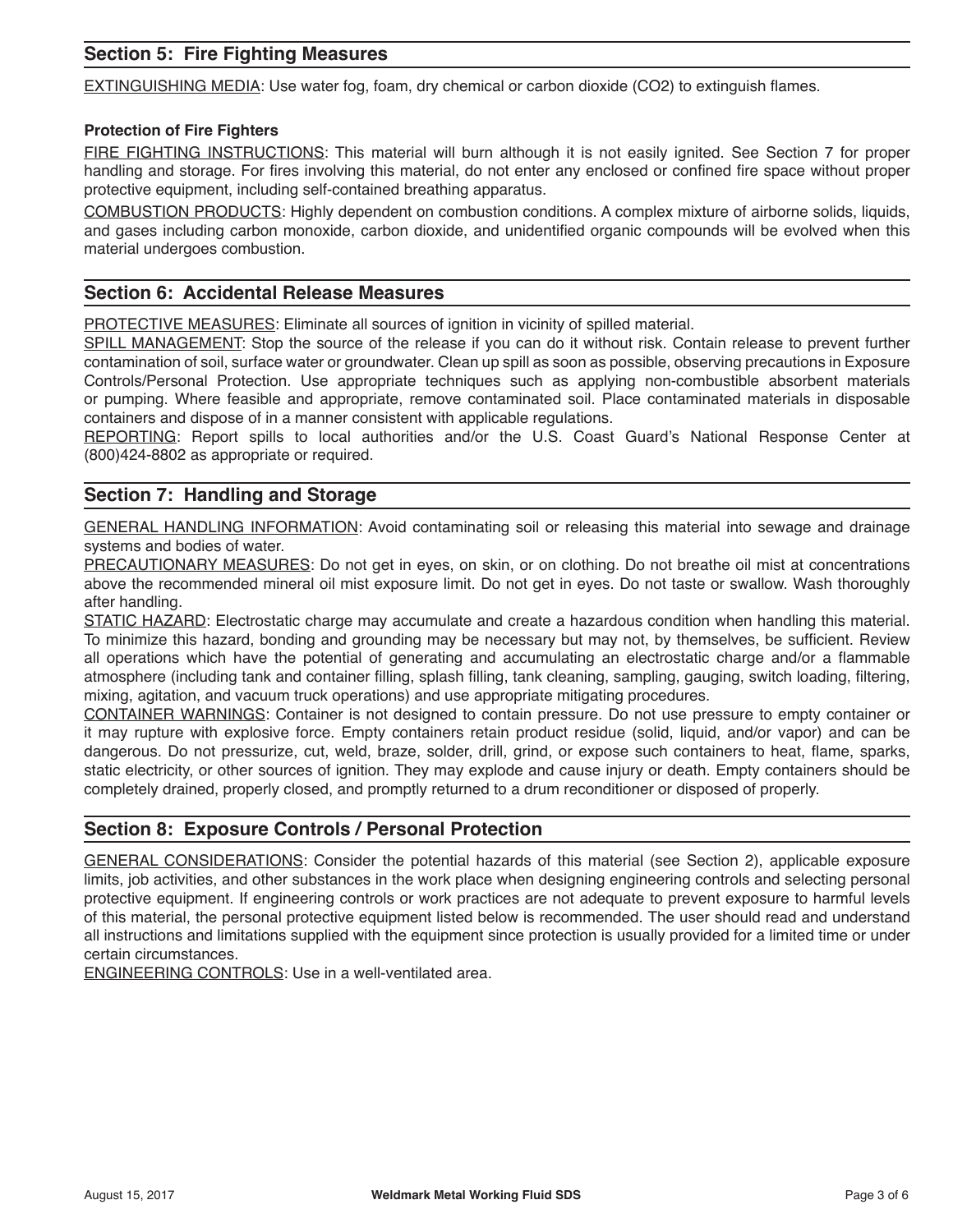#### PERSONAL PROTECTIVE EQUIPMENT:

EYE/FACE PROTECTION: Wear protective equipment to prevent eye contact. Selection of protective equipment may include safety glasses, chemical goggles, face shields, or a combination depending on the work operations conducted. SKIN PROTECTION: Wear protective clothing to prevent skin contact. Selection of protective clothing may include gloves, apron, boots, and complete facial protection depending on operations conducted.

SUGGESTED MATERIALS FOR PROTECTIVE GLOVES INCLUDE: Chlorinated Polyethylene (or Chlorosulfonated Polyethylene), Nitrile Rubber, Silver Shield, Viton.

RESPIRATORY PROTECTION: No respiratory protection is normally required. If user operations generate an oil mist, determine if airborne concentrations are below the occupational exposure limit for mineral oil mist. If not, wear an approved respirator that provides adequate protection from the measured concentrations of this material. For airpurifying respirators use a particulate cartridge. Use a positive pressure air-supplying respirator in circumstances where air-purifying respirators may not provide adequate protection.

#### OCCUPATIONAL EXPOSURE LIMITS**:**

| <b>Components</b>                                | <b>Agency</b>       | <b>TWA</b>    | <b>STEL</b>    | Ceiling | <b>Notation</b> |
|--------------------------------------------------|---------------------|---------------|----------------|---------|-----------------|
| Highly refined mineral oil (C15-C50)             | <b>ACGIH</b>        | $5$ mg/m $3$  | 10 $mg/m3$     |         |                 |
| Highly refined mineral oil (C15-C50)             | OSHA Z-1            | $5$ mg/m $3$  | ۰              | ۰       |                 |
| Sodium sulfonate                                 | Not Applicable      | ۰             | ۰              | ۰       |                 |
| Diethylene glycol                                | Not Applicable      | ۰             | ۰              | ۰       |                 |
| Glycol ethers                                    | <b>ACGIH</b>        | 20 ppm weight | ۰              | ۰       | A3              |
| Glycol ethers                                    | OSHA <sub>Z-1</sub> | 240 mg/m3     | $\blacksquare$ |         | Skin            |
| 2,6-di-tert-butylphenol<br>Not Applicable        |                     | ۰             | ۰              | ٠       |                 |
| Concult local authorities for appropriate values |                     |               |                |         |                 |

*Consult local authorities for appropriate values.*

### **Section 9: Physical and Chemical Properties**

Attention: the data below are typical values and do not constitute a specification.

| COLOR:                                  | <b>Brown</b>                                 |
|-----------------------------------------|----------------------------------------------|
| PHYSICAL STATE:                         | Liquid                                       |
| ODOR:                                   | Hydrocarbon or sulfurous                     |
| <b>ODOR THRESHOLD:</b>                  | No data available                            |
| <u>PH:</u>                              | Not Applicable                               |
| <b>VAPOR PRESSURE:</b>                  | <0.01 mmHg@ 37.8 °C (100 °F)                 |
| <u>VAPOR DENSITY (AIR = 1)</u> :        | >1 Minimum                                   |
| <b>INITIAL BOILING POINT:</b>           | 100°C (212°F) Minimum                        |
| <b>SOLUBILITY:</b>                      | Forms emulsion with water                    |
| FREEZING POINT:                         | Not Applicable                               |
| DENSITY:                                | 0.92 kg/l@ 15°C (59°F) (Typical)             |
| VOLATILE ORGANIC COMPOUNDS (VOC):       | 44 g/l (Typical)                             |
| <b>VISCOSITY:</b>                       | 28 mm2/s@ 40°C (104° F) Minimum              |
| <b>EVAPORATION RATE:</b>                | No data available                            |
| <b>DECOMPOSITION TEMPERATURE:</b>       | No data available                            |
| OCTANOL/WATER PARTITION COEFFICIENT:    | No data available                            |
| <b>FLAMMABLE PROPERTIES:</b>            |                                              |
| <b>FLAMMABILITY (SOLID, GAS):</b>       | No Data Available                            |
| <b>FLASHPOINT:</b>                      | (Cleveland Open Cup) 160 °C (320 °F) Minimum |
| <b>AUTOIGNITION:</b>                    | No data available                            |
| <b>FLAMMABILITY (EXPLOSIVE) LIMITS:</b> |                                              |
| Lower (% by volume in air):             | Not Applicable                               |
| Upper (% by volume in air):             | Not Applicable                               |
|                                         |                                              |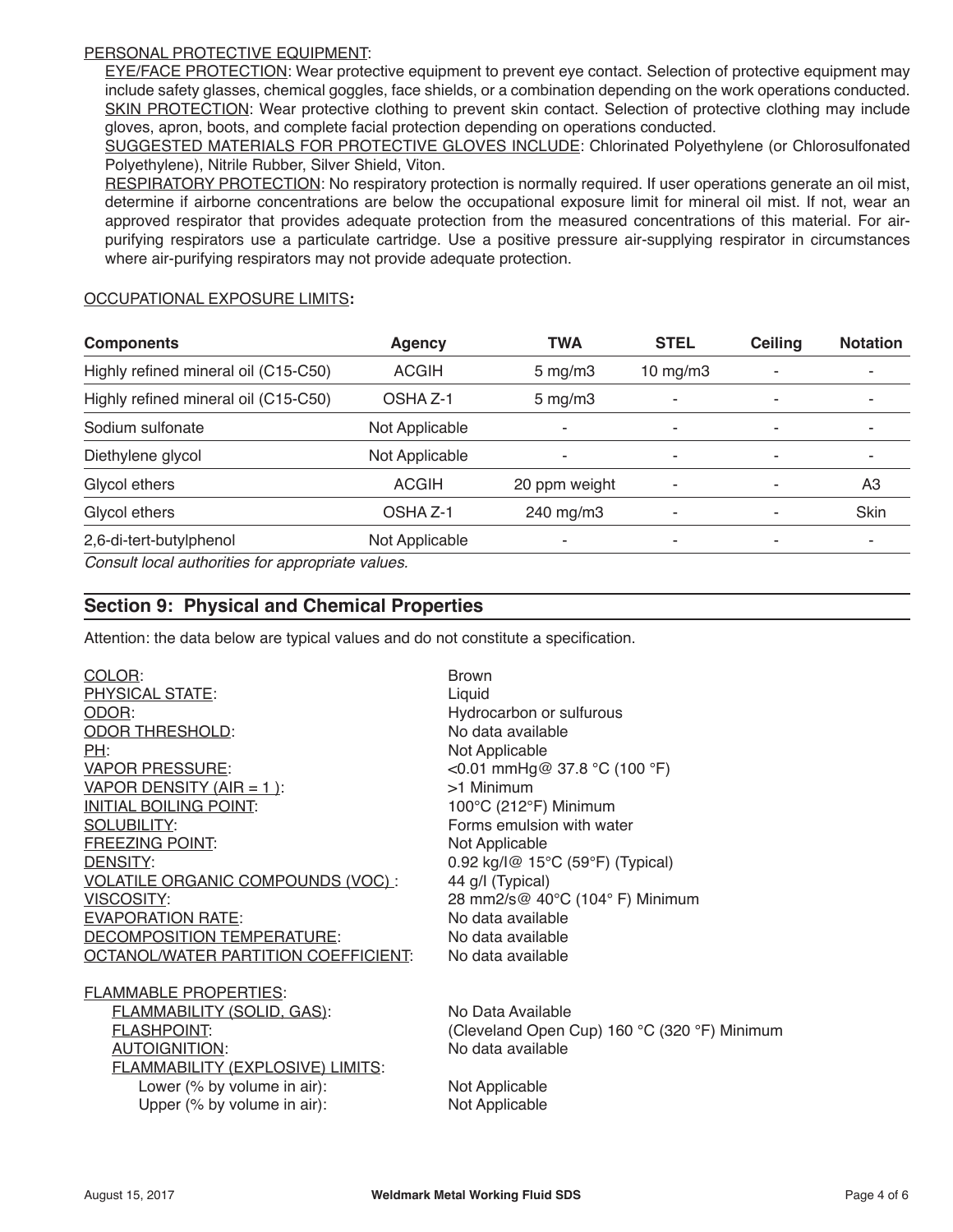# **Section 10: Stability and Reactivity**

REACTIVITY: May react with strong acids or strong oxidizing agents, such as chlorates, nitrates, peroxides, etc.

CHEMICAL STABILITY: This material is considered stable under normal ambient and anticipated storage and handling conditions of temperature and pressure.

INCOMPATIBILITY WITH OTHER MATERIALS: Not applicable

HAZARDOUS DECOMPOSITION PRODUCTS: None known (None expected)

HAZARDOUS POLYMERIZATION: Hazardous polymerization will not occur.

# **Section 11: Toxicological Information**

#### **Information on toxicological effects**

SERIOUS EYE DAMAGE/IRRITATION: The eye irritation hazard is based on evaluation of data for product components.

SKIN CORROSION/IRRITATION: The skin irritation hazard is based on evaluation of data for product components.

SKIN SENSITIZATION: The skin sensitization hazard is based on evaluation of data for product components.

ACUTE DERMAL TOXICITY: The acute dermal toxicity hazard is based on evaluation of data for product components.

ACUTE ORAL TOXICITY: The acute oral toxicity hazard is based on evaluation of data for product components.

ACUTE INHALATION TOXICITY: The acute inhalation toxicity hazard is based on evaluation of data for product components. ACUTE TOXICITY ESTIMATE: Not Determined

GERM CELL MUTAGENICITY: The hazard evaluation is based on data for components or a similar material.

CARCINOGENICITY: The hazard evaluation is based on data for components or a similar material.

REPRODUCTIVE TOXICITY: The hazard evaluation is based on data for components or a similar material.

SPECIFIC TARGET ORGAN TOXICITY - SINGLE EXPOSURE: The hazard evaluation is based on data for components or a similar material.

SPECIFIC TARGET ORGAN TOXICITY - REPEATED EXPOSURE: The hazard evaluation is based on data for components or a similar material.

ADDITIONAL TOXICOLOGY INFORMATION:

This product contains diethylene glycol (DEG). The estimated oral lethal dose is about 50 cc (1.6 oz) for an adult human. DEG has caused the following effects in laboratory animals: liver abnormalities, kidney damage and blood abnormalities. It has been suggested as a cause of the following effects in humans: liver abnormalities, kidney damage, lung damage and central nervous system damage.

This product contains petroleum base oils which may be refined by various processes including severe solvent extraction, severe hydrocracking, or severe hydrotreating. None of the oils requires a cancer warning under the OSHA Hazard Communication Standard (29 CFR 1910.1200). These oils have not been listed in the National Toxicology Program (NTP) Annual Report nor have they been classified by the International Agency for Research on Cancer (IARC) as; carcinogenic to humans (Group 1 ), probably carcinogenic to humans (Group 2A), or possibly carcinogenic to humans (Group 28).

These oils have not been classified by the American Conference of Governmental Industrial Hygienists (ACGIH) as: confirmed human carcinogen (A1), suspected human carcinogen (A2), or confirmed animal carcinogen with unknown relevance to humans (A3).

# **Section 12: Ecological Information**

ECOTOXICITY: This material is expected to be harmful to aquatic organisms and may cause long-term adverse effects in the aquatic environment. The product has not been tested. The statement has been derived from the properties of the individual components.

MOBILITY: No data available.

PERSISTENCE AND DEGRADABILITY: This material is not expected to be readily biodegradable. The product has not been tested. The statement has been derived from the properties of the individual components.

POTENTIAL TO BIOACCUMULATE:

BIOCONCENTRATION FACTOR: No data available.

OCTANOL/WATER PARTITION COEFFICIENT: No data available

# **Section 13: Disposal Considerations**

Use material for its intended purpose or recycle if possible. Oil collection services are available for used oil recycling or disposal. Place contaminated materials in containers and dispose of in a manner consistent with applicable regulations. Contact your sales representative or local environmental or health authorities for approved disposal or recycling methods.